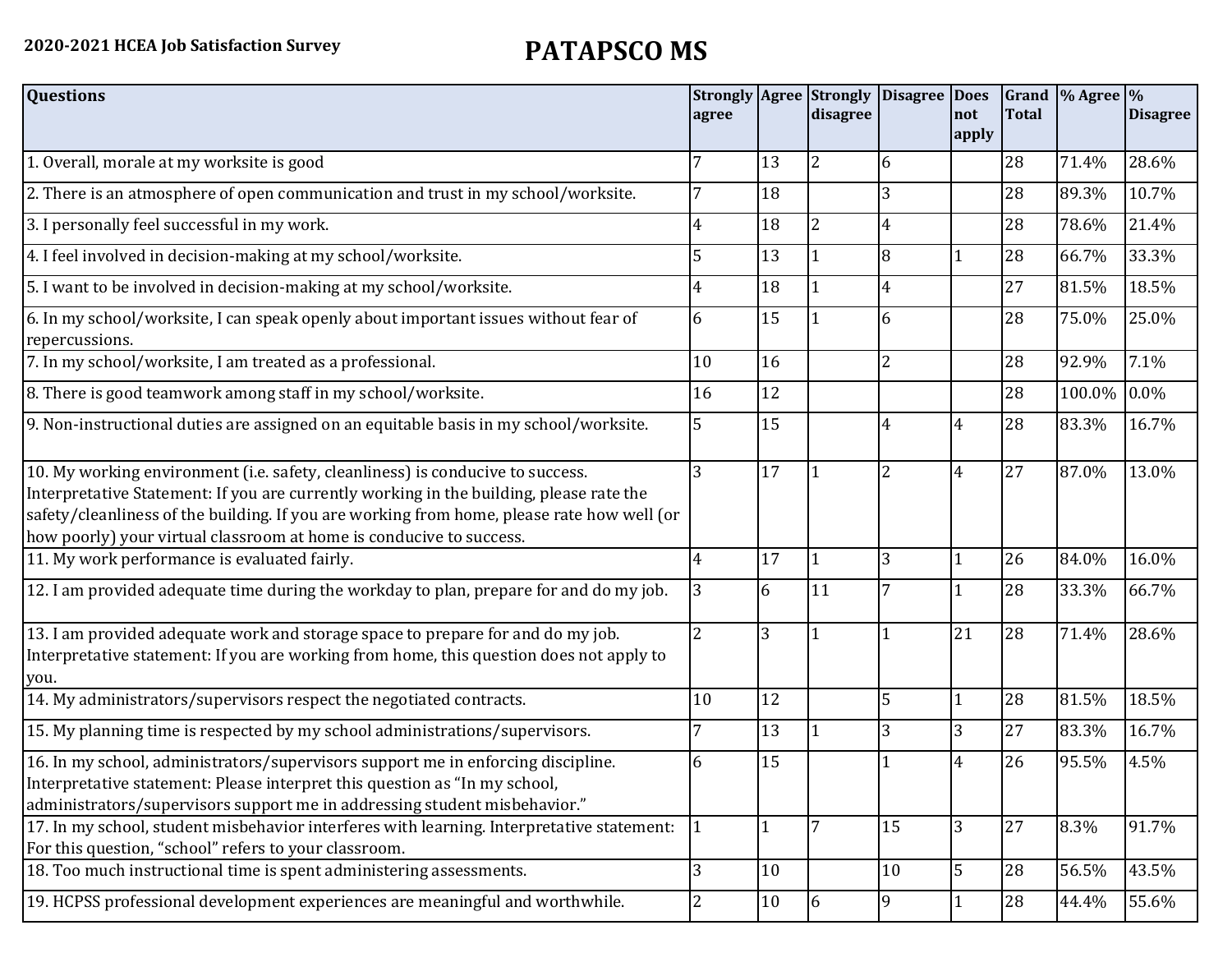| 20. Increased workload has contributed to a decline in my morale.                                                                                          | 12            | 7  |                | 5              | 3              | 28 | 76.0%   | 24.0%  |
|------------------------------------------------------------------------------------------------------------------------------------------------------------|---------------|----|----------------|----------------|----------------|----|---------|--------|
| 21. I am paid fairly.                                                                                                                                      | 2             | 11 | 6              | 8              |                | 27 | 48.1%   | 51.9%  |
| 22. I have confidence in the leadership exhibited by the HCPSS Superintendent.                                                                             | 5             | 13 | 3              | 5              |                | 27 | 69.2%   | 30.8%  |
| 23. I have confidence in the leadership exhibited by the Howard County Board of<br>Education.                                                              | 4             | 11 | $\overline{4}$ |                |                | 27 | 57.7%   | 42.3%  |
| 24. I have confidence in the leadership exhibited by the Howard County Education<br>Association (HCEA).                                                    | 11            | 11 |                |                | $\overline{c}$ | 27 | 88.0%   | 12.0%  |
| 25. I feel that HCPSS offers me the possibility of advancing professionally in the field of<br>education.                                                  | 5             | 17 |                | 3              | 1              | 27 | 84.6%   | 15.4%  |
| 26. In my position, I receive appropriate and adequate support and training.                                                                               | 4             | 14 | 4              | 5              |                | 27 | 66.7%   | 33.3%  |
| 27. During this current school year, I have experienced harassing behavior from<br>colleagues.                                                             |               |    | 20             | 8              |                | 28 | $0.0\%$ | 100.0% |
| 28. During this current school year, I have experienced harassing behavior from<br>administrators/supervisors.                                             |               |    | 20             | 6              |                | 27 | 3.7%    | 96.3%  |
| 29. During this current school year, I have experienced harassing behavior from parents.                                                                   |               | 5  | 12             |                |                | 26 | 24.0%   | 76.0%  |
| 30. At my school I spend most of my PIP time on non-instructional activities.                                                                              | 3             | 8  | 1              | 7              | 6              | 25 | 57.9%   | 42.1%  |
| 31. At my school our administrator includes time during PIP for teacher-initiated<br>collaboration.                                                        |               | 17 |                |                | 5              | 28 | 95.7%   | 4.3%   |
| 32. In my school, I spend too much time in meetings.                                                                                                       | 7             | 13 |                | 7              | 1              | 28 | 74.1%   | 25.9%  |
| 33. In my school, there is adequate support for special education students.                                                                                |               | 9  | 4              | 9              |                | 27 | 51.9%   | 48.1%  |
| 34. My administrator/supervisor provides people working from home with flexibility in<br>their workday.                                                    | 8             | 15 |                | $\overline{2}$ |                | 26 | 92.0%   | 8.0%   |
| 35. My administrator/supervisor has reasonable expectations of workload for staff while<br>in virtual learning.                                            | 5             | 15 |                | 6              |                | 27 | 74.1%   | 25.9%  |
| 36. Students have adequate technology and tools (hardware/software/connectivity) to<br>participate in virtual learning.                                    | 3             | 16 |                | 6              |                | 26 | 73.1%   | 26.9%  |
| 37. Staff have adequate technology hardware (e.g. computers, document cameras, other<br>technology hardware) to meet the requirements of virtual learning. | 3             | 16 |                | 7              |                | 27 | 70.4%   | 29.6%  |
| 38. HCPSS has provided the software I need to do my job and collaborate with colleagues.                                                                   | <sup>15</sup> | 19 | $\overline{1}$ | $\overline{3}$ |                | 28 | 85.7%   | 14.3%  |
| 39. The software and online services provided by HCPSS to do my job are difficult and/or $\vert 4 \vert$<br>time-consuming to use.                         |               | 8  | 1              | 13             | $\mathbf{1}$   | 27 | 46.2%   | 53.8%  |
| 40. In my class, I feel that students are engaged in virtual learning                                                                                      |               | 15 | $\vert$ 2      | 8              | 1              | 27 | 61.5%   | 38.5%  |